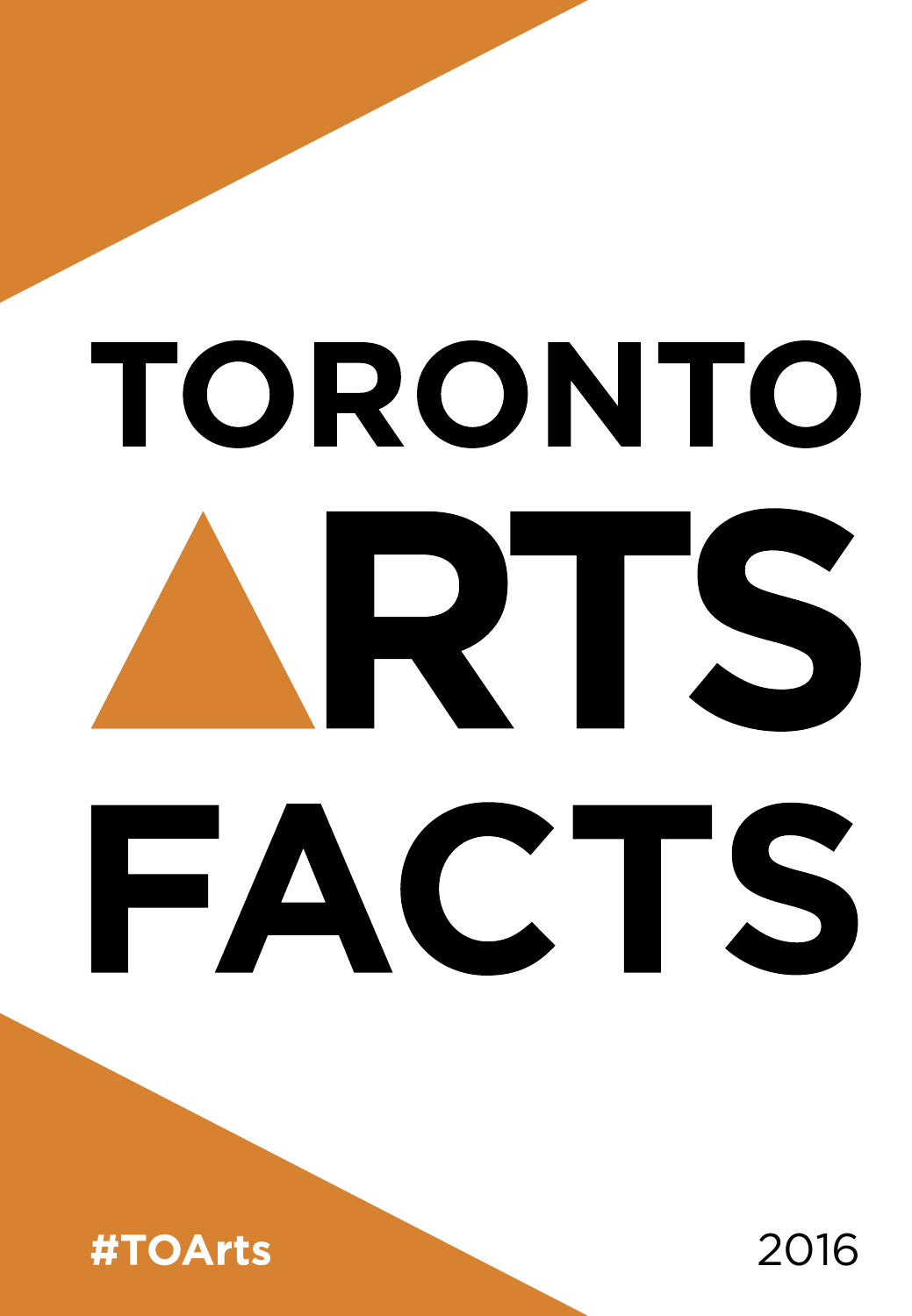

We're delighted to welcome you to the 2016 version of *Toronto Arts Facts*, updated with new facts and stats about the arts in Toronto. Like our first edition, *Toronto Arts Facts 2016* draws on a variety of research studies – including a growing number by arts associations and organizations interested in uncovering our true size and impact – and statistical information from Statistics Canada, CADAC (Canadian Arts Data / Données sur les arts au Canada), and government and academic sources.

We've maintained the first edition's structure, gathering information on the arts' role in the economy, its impact on communities, and its place in people's lives – and, like before, *Toronto Arts Facts* is intended first and foremost to provide fact-based information to policy makers and funders.

Toronto Arts Facts tells an increasingly compelling story about how the arts enliven and enrich Toronto's neighbourhoods and local businesses, help young people gain purpose and confidence, and enhance the livability of our city, while playing a central role in building the creative economy, engaged citizenry and social cohesion on which Toronto's continued growth and prosperity depends.

Our companion booklet, *Toronto Arts Stats 2016*, gauges public opinion about the impact of the arts on the quality of life in Toronto. It explores how the arts connect residents, support individuals and enliven the whole city.

We are gratified at how useful and interesting people found the first Toronto Arts Facts, and are happy to be able once more to compile the up-to-date facts we need to understand and fully value the tremendous impact of the arts on Toronto.

Jini Stolk Claire Hopkinson Creative Trust Fellow Director and CEO

Toronto Arts Foundation Toronto Arts Foundation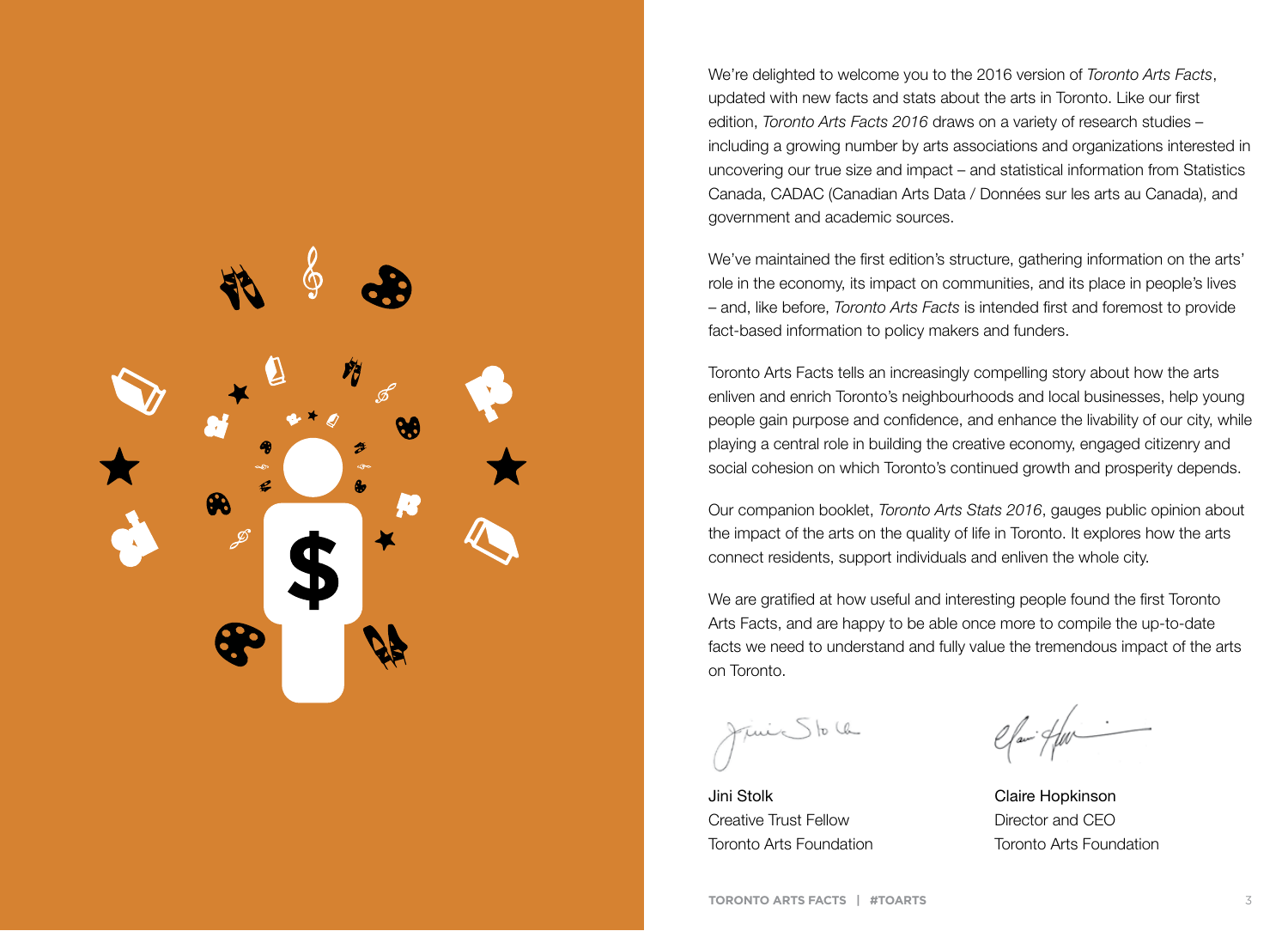# **THE ARTS ARE AN ECONOMIC POWERHOUSE**

#### BOOSTING OUR ECONOMY

- ▶ Toronto's arts and culture sector contributes \$11.3 billion to Ontario's Gross Domestic Product.1
- **The creative industry's contribution to Ontario's GDP is greater than that of the** energy industry, and the agriculture, forestry and mining sectors combined.<sup>2</sup>

#### CREATING EMPLOYMENT

**THE ECONOMY**

- $\blacktriangleright$  174,000 Torontonians work in the culture sector.<sup>3</sup>
- With 23,700 resident artists, Toronto is home to nearly twice as many artists as any other Canadian city. One in every six Canadian artists resides in Toronto.4
- $\triangleright$  Toronto's creative workforce has grown by 34% since 2001<sup>5</sup> a higher rate of growth than our overall labour force.
- **D** Ontario is among North America's top entertainment and media economies, ranking third in employment behind California and New York.<sup>2</sup>
- ▶ In 2010, the number of culture jobs in Ontario was 278,801 (representing 4.1% of the provincial economy) while the number of jobs in cultural industries was 301,090 (representing a 4.5% share of the provincial economy.7

#### PROVIDING RETURNS ON INVESTMENT

- Every \$1 the City invests in the non-profit arts sector generates \$8.25 in earned revenues plus an additional \$11.77 from other levels of government and the private sector.<sup>8</sup>
- The City of Toronto has made a commitment to increase arts and culture funding to \$25.00<sup>9</sup> per capita by 2017 but it has a long way to go. This is less than Montreal (\$55), Vancouver (\$47), Calgary (\$42) and Ottawa (\$28) spent in 2009.10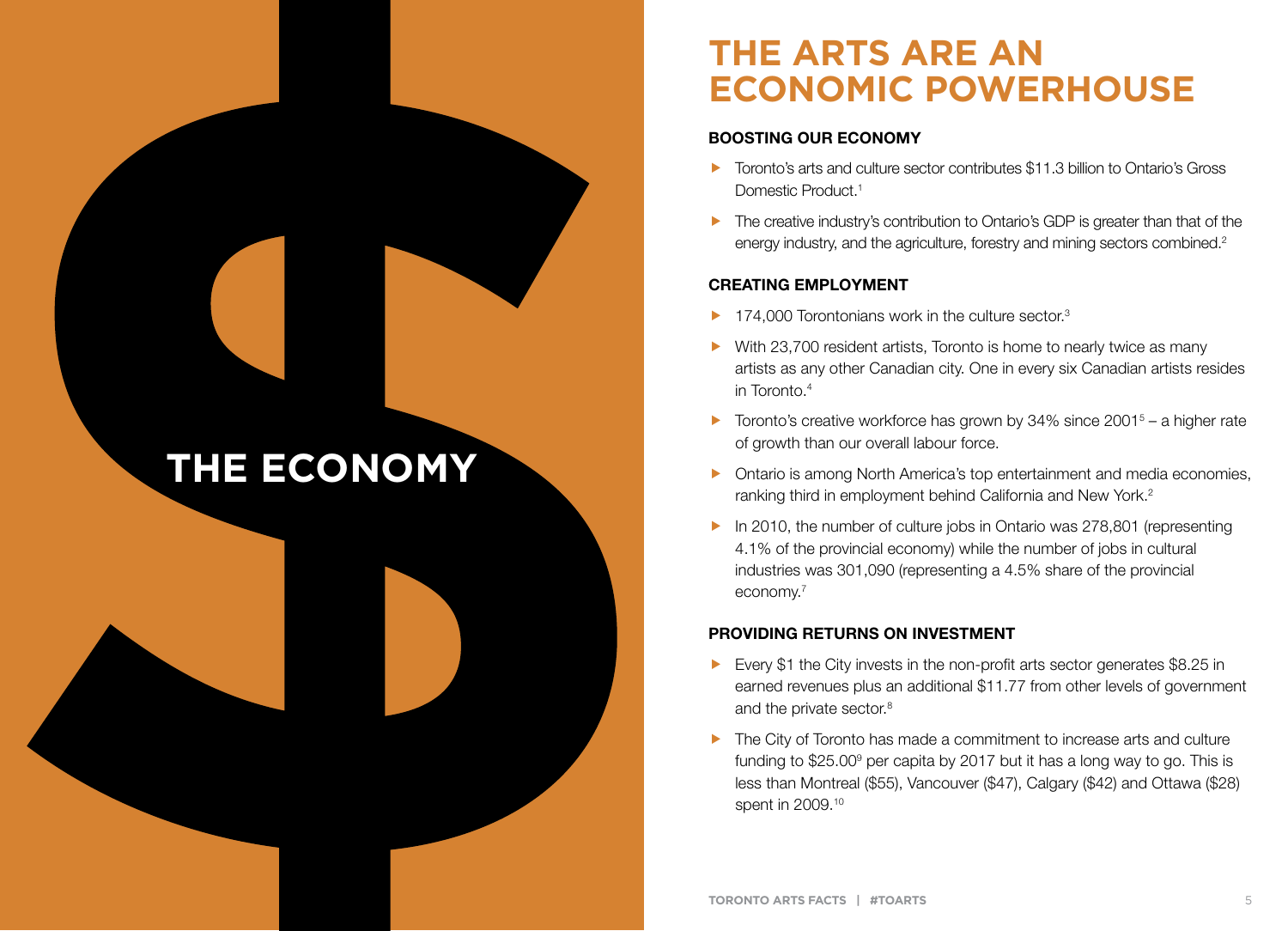# **THE ARTS BUILD SKILLS FOR THE NEW ECONOMY**

#### SPARKING CREATIVITY AND INNOVATION

Arts education teaches skills that provide a competitive advantage in the global marketplace.11

#### CREATING CENTRES OF INNOVATIVE INDUSTRY

- ▶ Creative clusters attract the "creative class" high-tech workers, architects, engineers, computer scientists, and other highly sought-after professionals.<sup>12</sup>
- **This attracts investment in high growth industries, more innovation, the** growth of new high-tech businesses, new jobs and economic growth.13

# **THE ARTS BRING TOURISTS AND DOLLARS TO TORONTO**

#### ATTRACTING VISITORS

- $\blacktriangleright$  4 times more tourists come to Toronto for culture than for sports.<sup>14</sup>
- ▶ In 2010, arts and culture tourists to Ontario generated \$3.7 billion in GDP, 67,700 jobs, \$2.4 billion in wages and \$1.7 billion in taxes for all levels of government.15
- Scotiabank Nuit Blanche attracted more than 1 million people in 2014, including close to 200,000 out-of-town visitors, for an economic impact of \$40.5 million.16

# **THE ARTS ARE GOOD FOR LOCAL BUSINESSES**

#### INCREASING SPENDING

- ▶ Overnight arts and culture tourists outspent other tourists at a rate of almost 2-to-1, spending an average of \$667 per trip.<sup>17</sup>
- ▶ Overall spending in Toronto increased by 12.1% during the 2014 Toronto International Film Festival (TIFF).<sup>18</sup>
- Attendees at the 2015 Hot Docs Festival spent \$6.4 million, and the Festival's industry market yielded Canadian business deals worth \$16.1 million.<sup>19</sup>
- Since 2007, the Luminato Festival has generated over \$450 million in visitor spending.<sup>20</sup>
- Torontonians spent over \$132 million on tickets to Toronto Alliance for the Performing Arts (TAPA) members' performances in 2009/10, supporting local employment and commerce.<sup>21</sup>

#### SUPPORTING LOCAL BUSINESSES

- ▶ In 2010 arts and culture tourists to Ontario spent \$1.1 billion on lodging, or 38% of all visitor spending on lodging, and \$1.1 billion on food and beverages.<sup>22</sup>
- ▶ These arts and culture tourists also contributed 43% (\$0.6 billion) of all retail spending by visitors in Ontario, and 51% (\$0.5 billion) of all entertainment and recreation spending.<sup>23</sup>
- ▶ 52% of Canadians feel more favourably towards businesses that support arts and culture.24
- Average annual corporate support of arts and cultural organizations rose to \$69,000 per organization in 2014, from \$56,000 in 2008.<sup>25</sup>
- ▶ 57% of Torontonians think support for arts in Toronto should be a priority for local businesses.26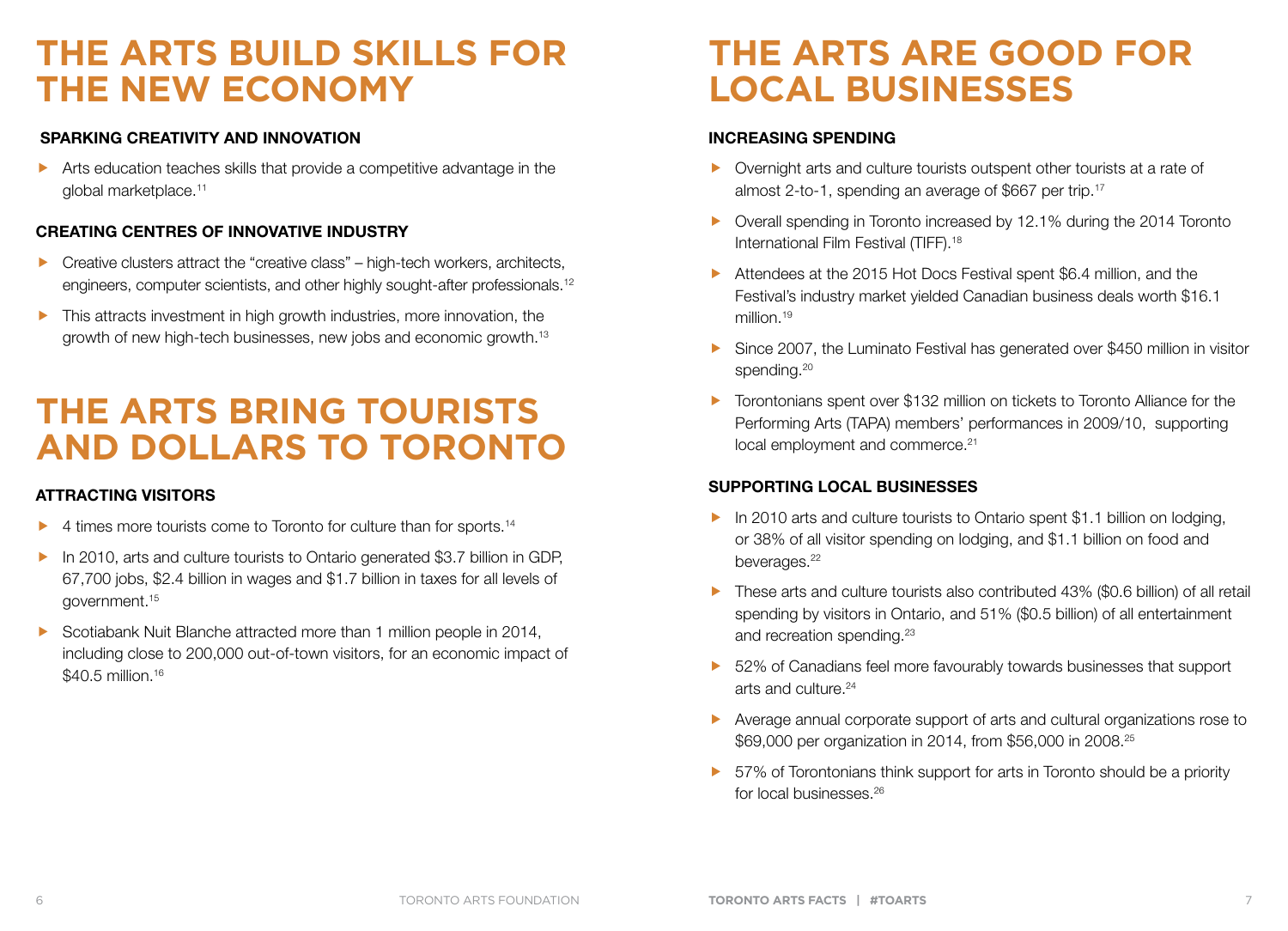

# **THE ARTS MATTER TO TORONTONIANS**

#### PARTICIPATING IN THE ARTS

- In 2012, 19.5 million people attended city-supported cultural events.<sup>27</sup>
- ▶ 71% of Torontonians regularly attend the arts.<sup>28</sup>
- In 2009/10, 2.3 million tickets were sold for theatre, dance and opera performances by Toronto Alliance for the Performing Arts (TAPA) members.<sup>29</sup>
- Significantly more Toronto residents donate to the arts (10%)<sup>30</sup> than in all of Canada (2.7%) and Ontario (2.8%).31

#### VALUING THE ARTS

- ▶ 96% of Torontonians see at least one benefit of the arts to the city.<sup>32</sup>
- 81% of Ontario residents believe that government should invest in the arts.<sup>34</sup>
- $\triangleright$  94% see a personal benefit of having art in public spaces.<sup>35</sup>



**71%**

of Torontonians regularly attend, volunteer, or donate to the arts.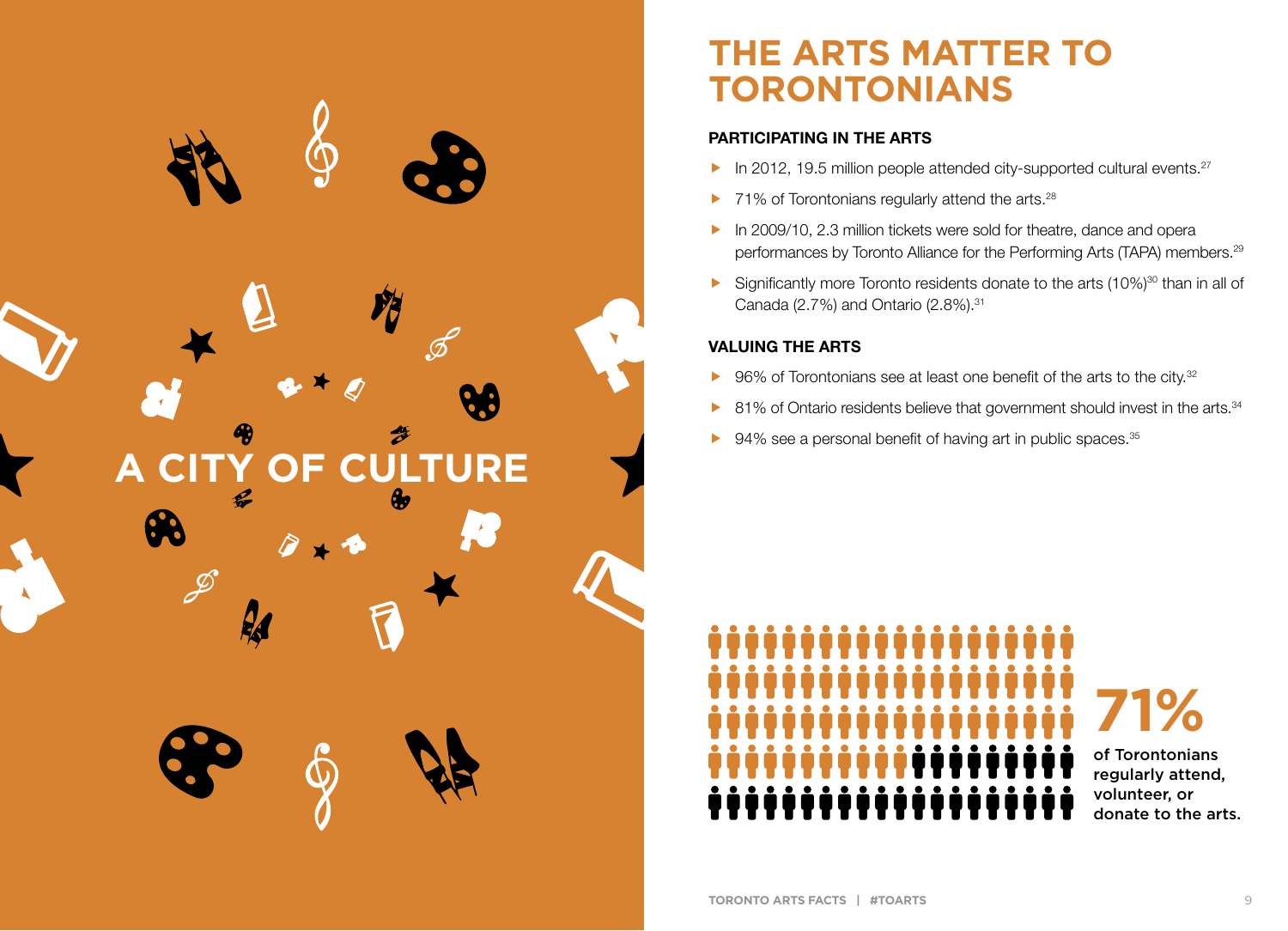# **THE ARTS MAKE OUR CITY MORE LIVABLE**

#### IMPROVING THE QUALITY OF OUR LIVES

- ▶ 8 major indicators of health and well-being (including physical health, mental health, stress level, and overall satisfaction with life) are strongly connected to attending, or participating in, cultural activities.<sup>35</sup>
- ▶ 9 of 10 Canadians believe that exposure to the arts and culture is important to their well-being.<sup>36</sup>
- ▶ 75% of Canadians believe that the arts make more integrated and healthier communities.37

#### IMPROVING COMMUNITY INVOLVEMENT

- People who attend art galleries or live performances, or read literature, are more likely to vote, volunteer and take part in community events.<sup>38</sup>
- ▶ 58% of adults who attended an art museum or gallery volunteered in their communities, compared to only 24% of those who did not.39
- Between 2004 and 2013, the number of volunteers in arts and culture organizations in Canada increased by 23%, much higher than the 7% increase in all volunteers.40



# **THE ARTS INCREASE CIVIC PRIDE AND INTERNATIONAL REPUTATION**

- Six in ten Ontarians who live, work in, or visit Toronto say that the city's arts and cultural activities are important in their decision to do so.<sup>41</sup>
- ▶ 95% of Ontario residents believe that the success of Canadian artists (singers, writers, actors and painters) gives people a sense of pride in Canadian achievement.42
- Toronto recently experienced an unprecedented Cultural Renaissance fuelled by the SuperBuild infrastructure program: 7 newly built or expanded major cultural buildings attracted \$338 million in federal and provincial grants and more than \$1 billion in matching funds and in-kind donations from the private sector.<sup>43</sup>

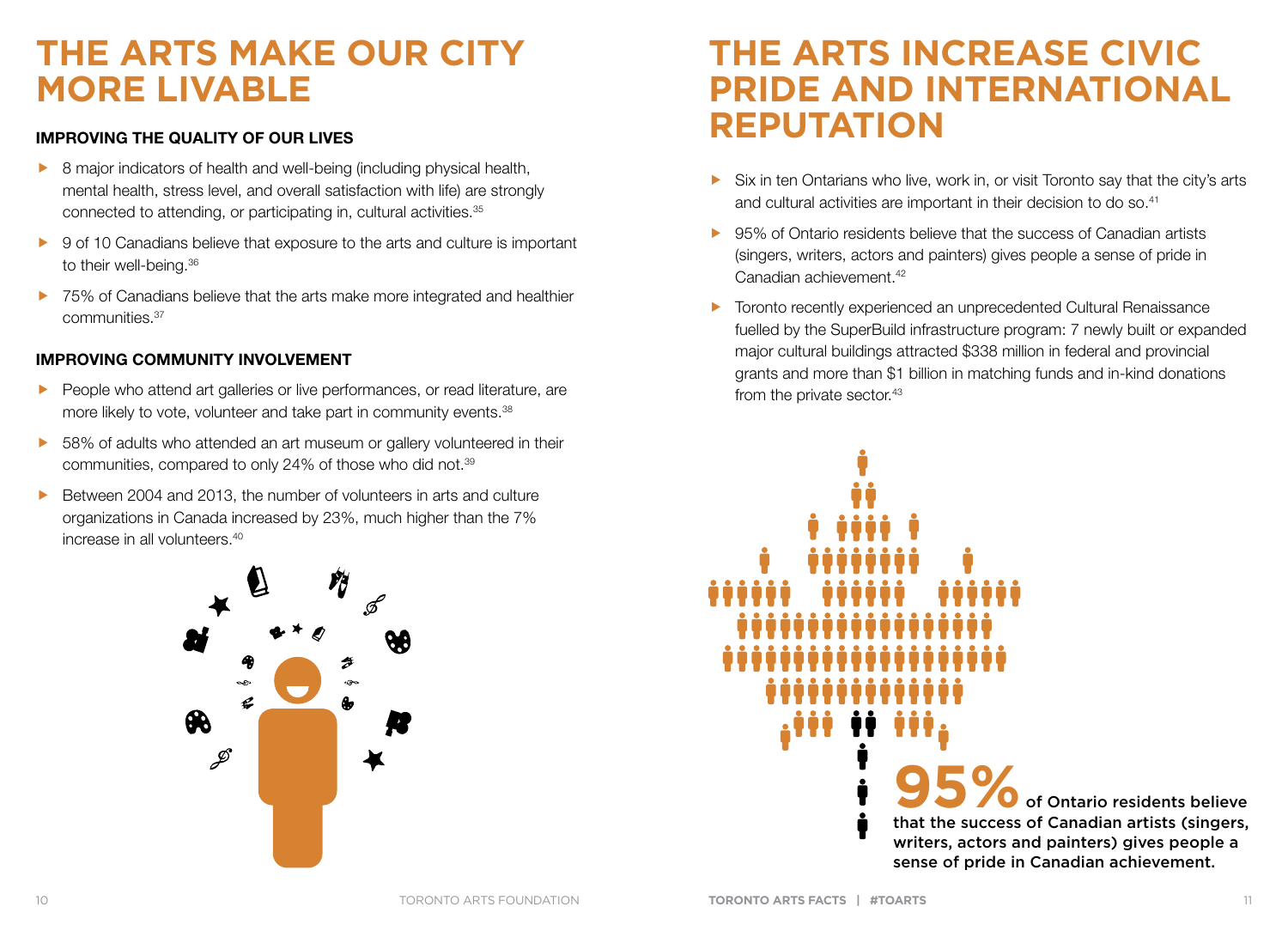# **PEOPLE AND COMMUNITIES**

# **THE ARTS HELP YOUNG PEOPLE FLOURISH**

#### FINDING SUCCESS THROUGH THE ARTS

- At-risk students who got involved in the arts, compared with students who had little or no arts exposure, have higher secondary school graduation rates; higher overall grade-point averages; higher math grade-point averages; higher test scores in science and writing; and are more likely to pursue post-secondary education.44
- Music education has been found to speed the development of speech and reading skills; help train children to focus their attention for sustained periods; and help them gain a sense of empathy for others.<sup>45</sup>

#### EDUCATING STUDENTS IN THE ARTS

- ▶ 1,522,532 students participated in 13,390 activities and programs for children and youth, offered by Toronto-based, Ontario Arts Council operating clients.46
- ▶ 64% of arts organizations offering programming in schools create teacher resource guides; 53% create student study guides.<sup>47</sup>
- ▶ 83% of Canadian parents believe that engaging children in the arts is important for their development.<sup>48</sup>
- 80% of Torontonians see arts education programs in schools as being important.49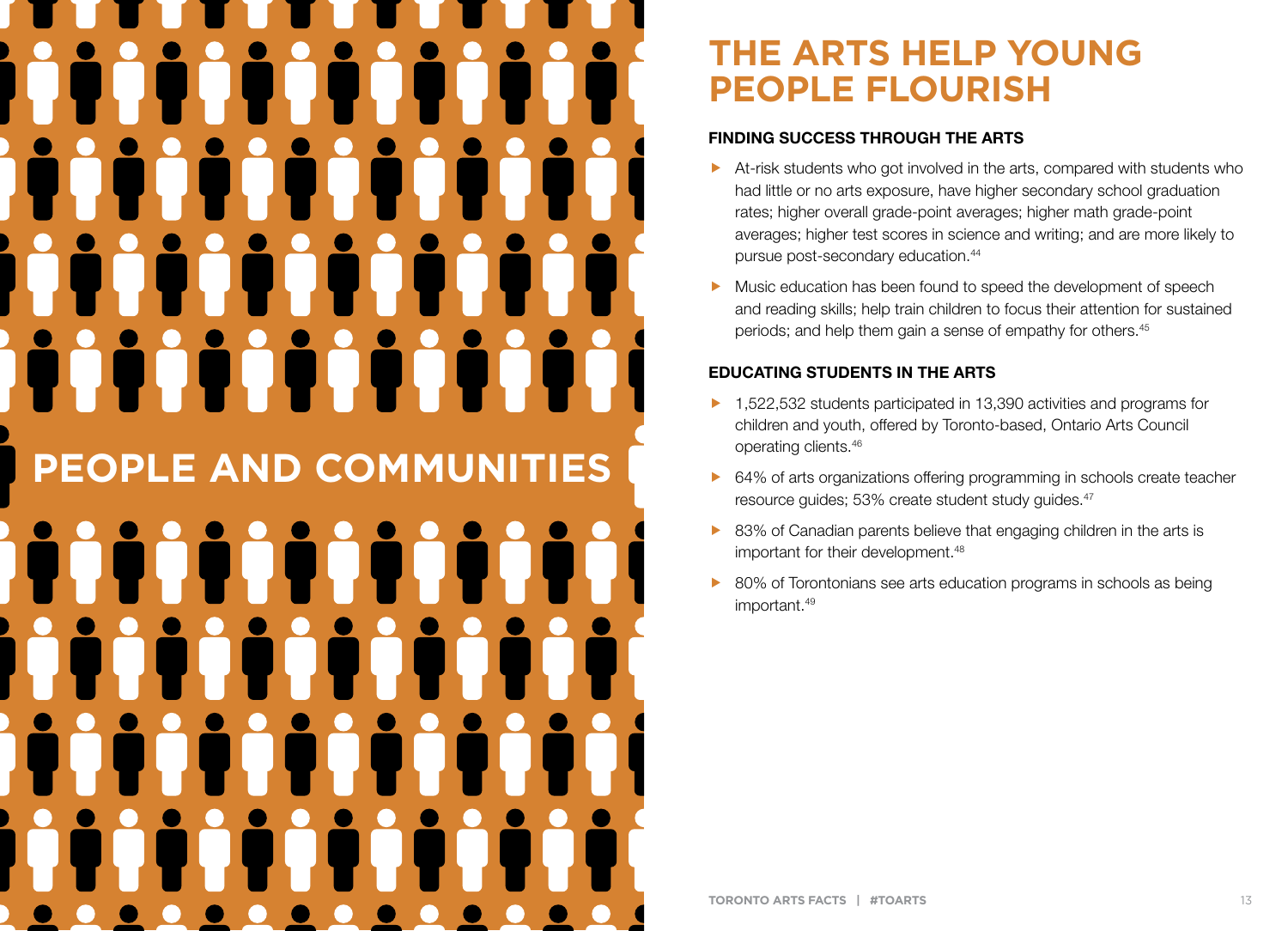# **THE ARTS STRENGTHEN OUR COMMUNITIES**

#### BUILDING BRIDGES BETWEEN CULTURES

- ▶ 46% of Toronto residents seek out a broad range of artistic activities including those from cultural traditions that are not familiar to them.<sup>50</sup> This is significantly higher (66%) for 18-24 year olds.
- ▶ 87% of Torontonians see at least one benefit of the arts to their neighbourhood. The top benefits are: creating a strong sense of community (60%), engaging youth (58%), making the neighbourhood a great place to live (55%), bringing neighbours together (52%), and supporting local businesses (48%).<sup>51</sup>

#### STRENGTHENING COMMUNITIES

- ▶ 40% of Toronto's performing arts organizations offer programs for the community, including youth, artists, adults, and at-risk/equity groups.52
- Arts, culture and heritage enhance understanding and capacity for action; build social cohesion; contribute to community development; and foster civic participation.<sup>53</sup>
- **Neighbourhood arts centres like Regent Park Daniels Spectrum increase** local arts opportunities, but also nurture celebrations and other community events; provide a place for young people to develop skills; and create opportunities for community groups to collaborate, exchange ideas, and involve residents in revitalizing their neighbourhood.<sup>54</sup>

 $\mathcal{O}$  $\overline{0}$ 

# **THE ARTS ALLOW PEOPLE TO GIVE BACK TO THEIR COMMUNITIES**

#### VOLUNTEERING ENCOURAGES COMMUNITY-BUILDING

- ▶ 5% of Torontonians regularly volunteer for an arts organization.<sup>55</sup> This is higher than the national average of 3%.<sup>56</sup>
- Volunteering helps "build stronger and safer communities," forms "strong community bonds," and creates "relationships between people who might not otherwise find each other." Arts goers are more likely to volunteer and donate their time to community groups and other organizations.<sup>57</sup>

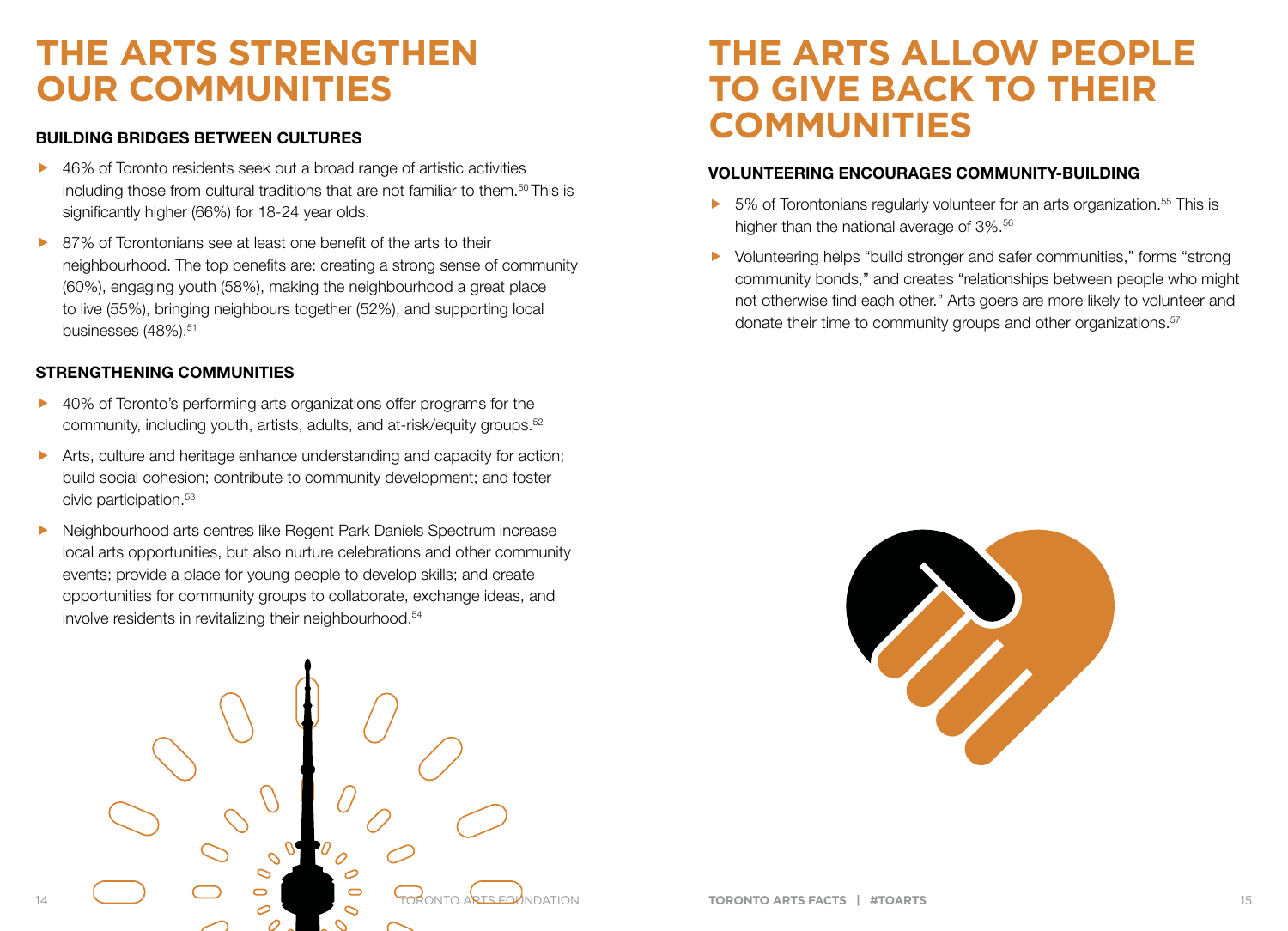#### **ENDNOTES**

- 1. 2016 Operating Budget Briefing Note: Impact of Increased Investments in Arts and Culture http://www.toronto.ca/legdocs/mmis/2016/bu/bgrd/backgroundfile-88367.pdf
- 2. The Ministry of Tourism and Culture, Ontario (2012). Ontario's Entertainment and Creative Cluster: A Framework for Growth. http://www.investtoronto.ca/InvestAssets/PDF/Reports/Creative\_Cluster\_Report.pdf
- 3. City of Toronto (2012). Cultural Research Fact Sheet: Contribution of Arts and Cultural Industries to Toronto's Gross Domestic Product (GDP).
- 4. Hill Strategies Research (2014). Artists and Cultural Workers in Canadian Municipalities. http://www.hillstrategies.com/content/artists-and-cultural-workers-canadian-municipalities
- 5. City of Toronto (2012). Cultural Research Fact Sheet: Contribution of Arts and Cultural Industries to Toronto's Gross Domestic Product (GDP).
- 6. The Ministry of Tourism and Culture, Ontario (2012). Ontario's Entertainment and Creative Cluster: A Framework for Growth. http://www.investtoronto.ca/InvestAssets/PDF/Reports/Creative\_Cluster\_ Report.pdf
- 7. Statistics Canada (2015). Provincial and Territorial Culture Satellite Account, 2010: Economic importance of culture and sport across Canada. http://www.statcan.gc.ca/pub/13-604-m/2015079/ eco-eng.htm
- 8. CADAC (Canadian Arts Data/Données sur les arts au Canada). Aggregate 2013 Annual Audited Financial Statements.
- 9. 2016 Operating Budget Briefing Note: Impact of Increased Investments in Arts and Culture http://www.toronto.ca/legdocs/mmis/2016/bu/bgrd/backgroundfile-88367.pdf
- 10. In 2009, Toronto invested \$19/capita. Hill Strategies Research (2012). Municipal Cultural Investment in Five Large Canadian Cities. http://www.creativecity.ca/database/files/library/Municipal\_cultural\_investments\_5cities.pdf
- 11. Information and Communications Technology Council, (2013). Music A Catalyst for Technology Hubs and Innovative Talent. http://www.ictc-ctic.ca/wp-content/uploads/2013/08/MusicCatalyst.pdf
- 12. Stolarick, Florida, and Musante (2005). Montreal's Capacity for Creative http://www.creativeclass.com/rfcgdb/articles/montreals%20capacity.pdf
- 13. Ibid.
- 14. Tourism Toronto, Statistics Canada (2009). International Travel Survey and Travel Survey of Residents of Canada and City of Toronto (2011). Creative Capital Gains: An Action Plan for Toronto. http://www.torontoartscouncil.org/TAC/media/tac/Reports%20and%20Resources/Reports%20 by%20outside%20organisations/CCI-Final.pdf
- 15. Ontario Arts Council (2012). Ontario Arts and Culture Tourism Profile. http://www.arts.on.ca/AssetFactory.aspx?did=8778
- 16. Scotiabank Nuit Blanche (2014). Event History. http://www.scotiabanknuitblanche.ca/about/event-history.html
- 17. Ontario Arts Council (2012). Ontario Arts and Culture Tourism Profile. http://www.arts.on.ca/AssetFactory.aspx?did=8778
- 18. Toronto Star (2014). TIFF 2014 spending rose 12.1 per cent: report. http://www.thestar.com/ entertainment/movies/2014/09/23/tiff\_2014\_spending\_rose\_121\_per\_cent\_report.html
- 19. Hot Docs (2015). Hot Docs Reports \$33.3-Million Economic Impact for 2015 Festival. http://www.hotdocs.ca/news/hot-docs-reports-33-3-million-economic-impact-for-2015-festival
- 20. Toronto Community Foundation (2016). Luminato Festival. http://ckc.torontofoundation.ca/org/luminato-festival
- 21. Toronto Alliance for the Performing Arts (2012). TAPA Stats Report Phase III (2008/09 and 2009/10). http://tapa.ca/wp-content/uploads/2014/10/TAPA\_Stats\_Phase\_3\_Brochure.pdf
- 22. Ontario Arts Council (2012). Ontario Arts and Culture Tourism Profile. http://www.arts.on.ca/AssetFactory.aspx?did=8778
- 23. Ibid.
- 24. Business for the Arts and AIMIA (2015). Canadians Value Companies That Support the Arts. http://www.businessforthearts.org/research-initiative/
- 25. Ibid.
- 26. Toronto Arts Foundation and Leger (2016). Toronto Arts Stats: Public Opinion 2016. http://www.torontoartsfoundation.org/knowledge-center/toronto-arts-stats
- 27. CADAC (Canadian Arts Data/ Données sur les arts au Canada) (2013).
- 28. Toronto Arts Foundation and Leger (2016). Toronto Arts Stats: Public Opinion 2016. http://www.torontoartsfoundation.org/knowledge-center/toronto-arts-stats
- 29. Toronto Alliance for the Performing Arts (2012). TAPA Stats Report Phase III (2008/09 and 2009/10). http://tapa.ca/wp-content/uploads/2014/10/TAPA\_Stats\_Phase\_3\_Brochure.pdf
- 30. Toronto Arts Foundation and Leger (2016). Toronto Arts Stats: Public Opinion 2016. http://www.torontoartsfoundation.org/knowledge-center/toronto-arts-stats
- 31. Hill Strategies Research (2013). Volunteers and Donors in Arts and Culture Organizations in Canada in 2010. http://www.hillstrategies.com/content/volunteers-and-donors-arts-and-cultureorganizations-canada-2010
- 32. Toronto Arts Foundation and Leger (2016). Toronto Arts Stats: Public Opinion 2016. http://www.torontoartsfoundation.org/knowledge-center/toronto-arts-stats
- 33. Environics Research Group on behalf of the Ontario Arts Council (2010). The Arts and the Quality of Life: The Attitudes of Ontarians. http://www.arts.on.ca/assetfactory.aspx?did=6235
- 34. EKOS Research Associates (2009). December 2009 Billboard Tax: Survey of GTA, City of Toronto Results. http://www.beautifulcity.ca/ekos.pdf
- 35. Hill Strategies Research (2013). The Arts and Individual Well-Being in Canada: Connections between Cultural Activities and Health, Volunteering, Satisfaction with Life, and Other Social Indicators in 2010. http://www.hillstrategies.com/content/arts-and-individual-well-being-canada
- 36. Department of Canadian Heritage (2012). Arts and Heritage in Canada: Access and Availability Survey. http://www.pch.gc.ca/eng/1364987593253/1364990923637
- 37. Business for the Arts and AIMIA (2015). Canadians Value Companies That Support the Arts. http://www.businessforthearts.org/research-initiative/
- 38. National Endowment for the Arts (2009). Art-Goers in Their Communities: Patterns of Civic and Social Engagement.
	- http://arts.gov/publications/art-goers-their-communities-patterns-civic-and-social-engagement
- 39. Ibid.
- 40. Hill Strategies Research (2013). Volunteers and Donors in Arts and Culture Organizations in Canada in 2010. http://www.hillstrategies.com/content/volunteers-and-donors-arts-and-cultureorganizations-canada-2010
- 41. Toronto Arts Advocacy Survey Leger (2013) http://www.torontoartsfoundation.org/tac/media/taf/ Research/Bringing%20the%20City%20Alive/Toronto-Arts-Advocacy-(January-22-2013).pdf
- 42. Environics Research Groups and Ontario Arts Council (2010).The Arts and the Quality of Life: The Attitudes of Ontarians. http://www.arts.on.ca/AssetFactory.aspx?did=6235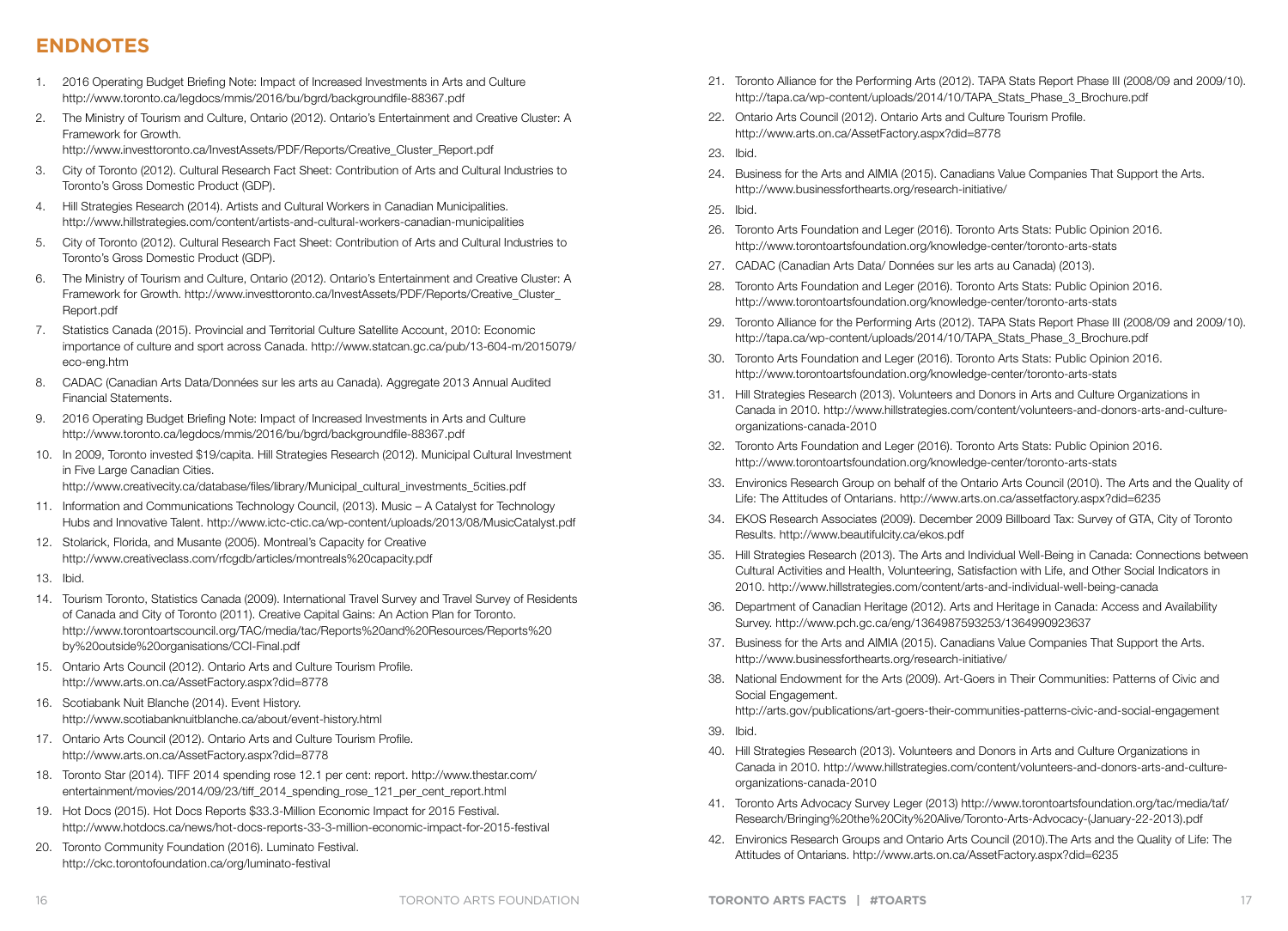- 43. Creative Capital Initiative (2011). Creative Capital Gains: An Action Plan for Toronto. These buildings included the Royal Ontario Museum, Art Gallery of Ontario, Four Seasons Centre for the Performing Arts, Gardiner Museum, Royal Conservatory of Music, Canada's National Ballet School, and Toronto International Film Festival's Bell Lightbox.
- 44. National Endowment for the Arts (2012). The Arts and Achievement in At-Risk Youth. http://arts.gov/sites/default/files/Arts-At-Risk-Youth.pdf
- 45. The Royal Conservatory of Music (2014). The Benefits of Music Education. https://www.rcmusic.ca/sites/default/files/files/RCM\_MusicEducationBenefits.pdf
- 46. Hill Strategies Research and Creative Trust/PAONE (2011). The Performing Arts Education Overview. http://www.creativetrust.ca/wp-content/uploads/2011/12/PAEO-Report-FINAL-REV.pdf
- 47. Ibid.
- 48. Business for the Arts and AIMIA (2015). Canadians Value Companies That Support the Arts. http://www.businessforthearts.org/research-initiative/
- 49. Toronto Arts Foundation and Leger (2016). Toronto Arts Stats: Public Opinion 2016. http://www.torontoartsfoundation.org/knowledge-center/toronto-arts-stats
- 50. Ibid.
- 51. Ibid.
- 52. Hill Strategies Research and Creative Trust/PAONE (2011). The Performing Arts Education Overview. http://www.creativetrust.ca/wp-content/uploads/2011/12/PAEO-Report-FINAL-REV.pdf
- 53. Hill Strategies Research (2008). Social Effects of Culture: Exploratory Statistical Evidence. http:// www.arts.on.ca/AssetFactory.aspx?did=2696
- 54. Daniels Spectrum at Regent Park (2014). Our Vision and Mission. http://regentparkarts.ca/vision-mission/
- 55. Toronto Arts Foundation and Leger (2016). Toronto Arts Stats: Public Opinion 2016. http://www.torontoartsfoundation.org/knowledge-center/toronto-arts-stats
- 56. Hill Strategies Research (2013). Volunteers and Donors in Arts and Culture Organizations in Canada in 2010. http://www.hillstrategies.com/content/volunteers-and-donors-arts-and-cultureorganizations-canada-2010
- 57. Hill Strategies Research (2010). Putting Arts and Culture on the Map: Literally!. http://hillstrategies.com/sites/default/files/Toronto\_cultural\_mapping.pdf

# **ACKNOWLEDGEMENTS**

*Toronto Arts Facts 2016* is a publication of Toronto Arts Foundation compiled and edited by Jini Stolk, Creative Trust Fellow, with assistance from Margo Charlton, Susan Wright, Kathleen McLeod, and Christine Pellerin (Carleton University practicum placement).